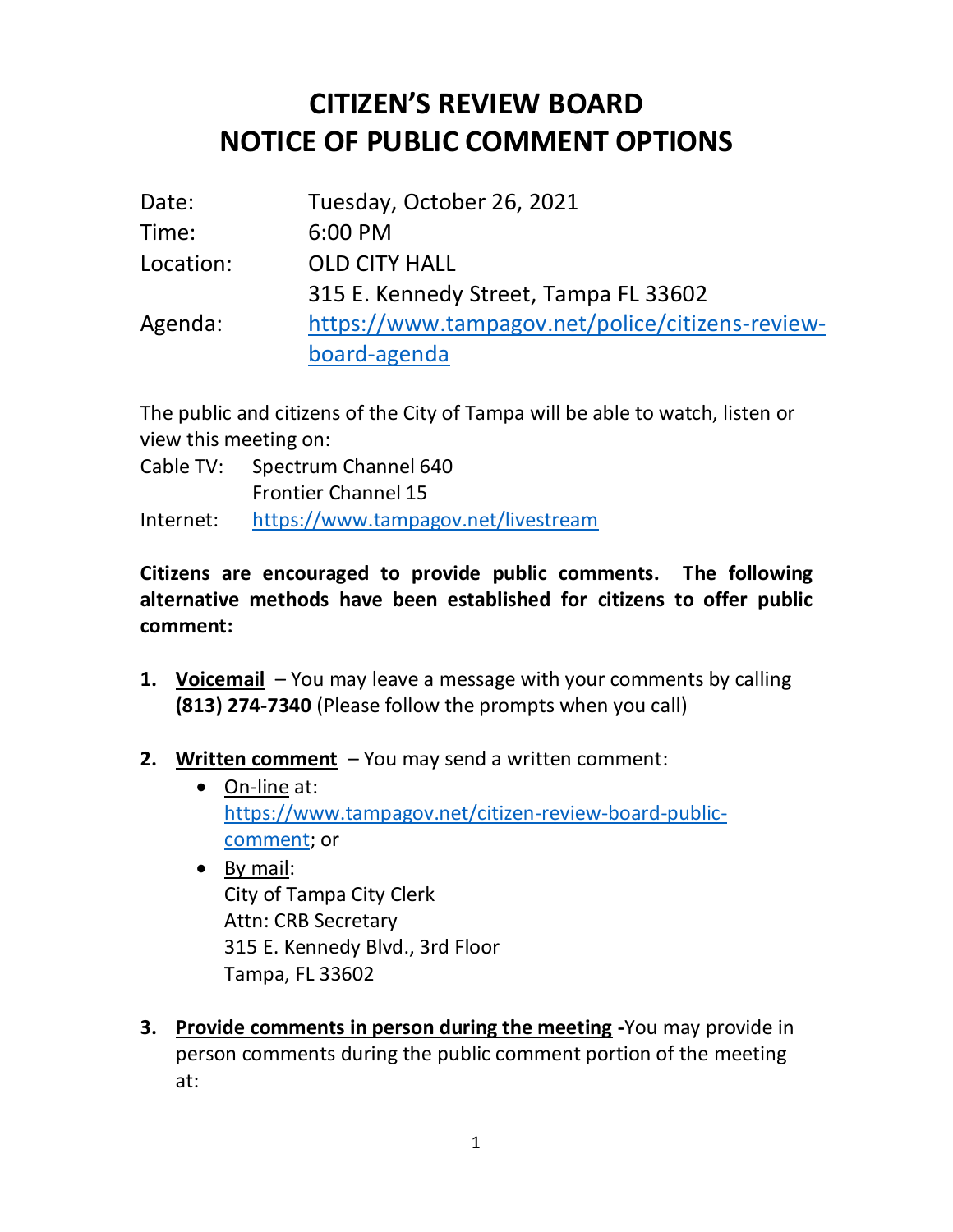## Old City Hall Second Floor 315 E. Kennedy Street Tampa FL 33602

Public comments will be heard at the start of the meeting at the direction of the Chair of the Citizen's Review Board. A video communications media center kiosk will be set up on the second floor for use during the meeting along with live feeds of the meeting.

All written or voicemail comments must be received no later than 5**:00 PM**, **Monday, October 25, 2021**, in order to be made part of the official record of the meeting.

Written comments may not exceed 400 words, and voicemail comments may not exceed 3 minutes in length. Recorded and live public comment will be heard at the start of the meeting. Written comments received by mail or email will be distributed to the Citizen's Review Board and will also be included in the permanent record of the meeting. All public comments timely received will be afforded equal consideration as if the public comments were made in person. **Persons requiring help in accessing this means of public participation should call 813-274-8131 for assistance**.

The Policies and Procedures of the Citizen's Review Board states that members of the public addressing the Citizen's Review Board will identify themselves by full name and address. Comments are limited to matters related to the Tampa Police Department. Comments should not be made regarding ongoing Professional Standards investigations. Comments shall not be directed to any individual member of the Board. The Chair is responsible for maintaining appropriate decorum and any comments which are determined to be inappropriate will be received but may not be broadcast.

In accordance with the Americans with Disabilities Act ("ADA") and Section 286.26, Florida Statutes, persons with disabilities needing a reasonable accommodation to participate in this public hearing or meeting should contact the City of Tampa's ADA Coordinator at least 48 hours prior to the proceeding. The ADA Coordinator may be contacted via phone at 813-274